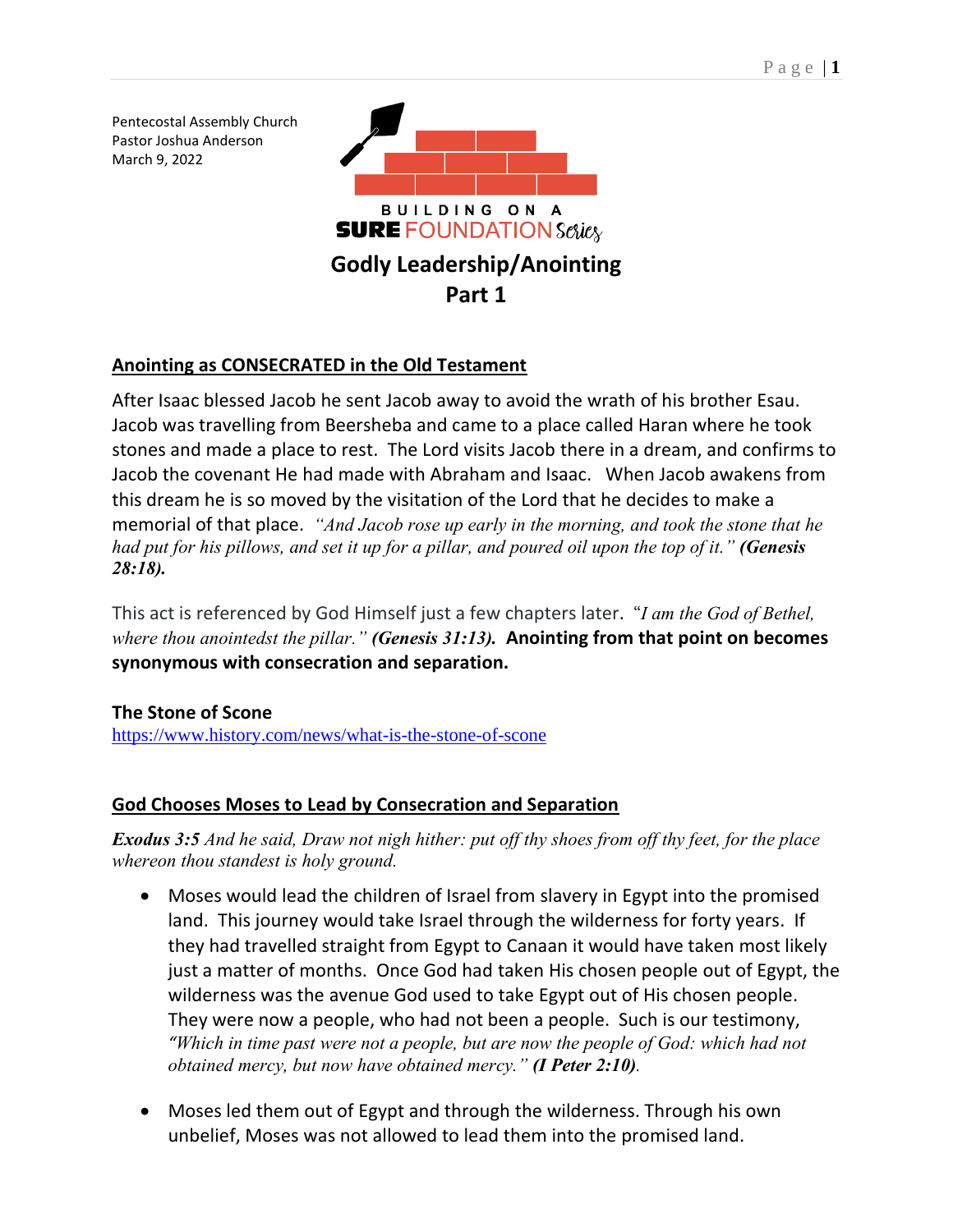## **Anointing in the Service of the Tabernacle**

- In the instruction to Moses concerning the tabernacle, God told Moses to take oil and anoint *"the tabernacle of the congregation therewith" (Exodus 30:26).*
- God then told Moses, *"And thou shalt anoint Aaron and his sons, and consecrate them, that they may minister unto me in the priest's office." (Genesis 30:30).*

## **Joshua Chosen to Lead**

• Moses by the guidance of God chose Joshua.

### *Numbers 27:22-23*

*22 And Moses did as the LORD commanded him: and he took Joshua, and set him before Eleazar the priest, and before all the congregation: 23 And he laid his hands upon him, and gave him a charge, as the LORD commanded by the hand of Moses.*

• Joshua led the children of Israel across the Jordan and into Canaan. Joshua's leadership was also dealt a few setbacks. One by the sin of Achan and defeat at Ai *(Joshua 7)*. Joshua was also deceived by the Gibeonites because he had begun to lean upon his own strength rather than inquire of the Lord *(Joshua 9)*. Joshua then experienced great success in leading Israel to conquer six nations and defeat 31 kings *(Joshua 11:18-23,12:24).*

## **No Successor to Joshua**

• There is a startling difference in Scripture between the first verse of the book of Joshua and the first verse of the book of Judges. This marks the beginning of the next 360 years known as the period of the Judges.

*Joshua 1:1-2 Now after the death of Moses the servant of the LORD it came to pass, that the LORD spake unto Joshua the son of Nun, Moses' minister, saying, Moses my servant is dead; now therefore arise, go over this Jordan, thou, and all this people, unto the land which I do give to them, even to the children of Israel.*

*Judges 1:1 Now after the death of Joshua it came to pass, that the children of Israel asked the LORD, saying, Who shall go up for us against the Canaanites first, to fight against them?*

- After the death of Moses, Joshua led them into battle. After the death of Joshua, there was no successor to lead them into battle.
- Joshua had warned them before he died that God can and will give you victory over all, but **THEY** were to continue the pursuit commanded by God to conquer all.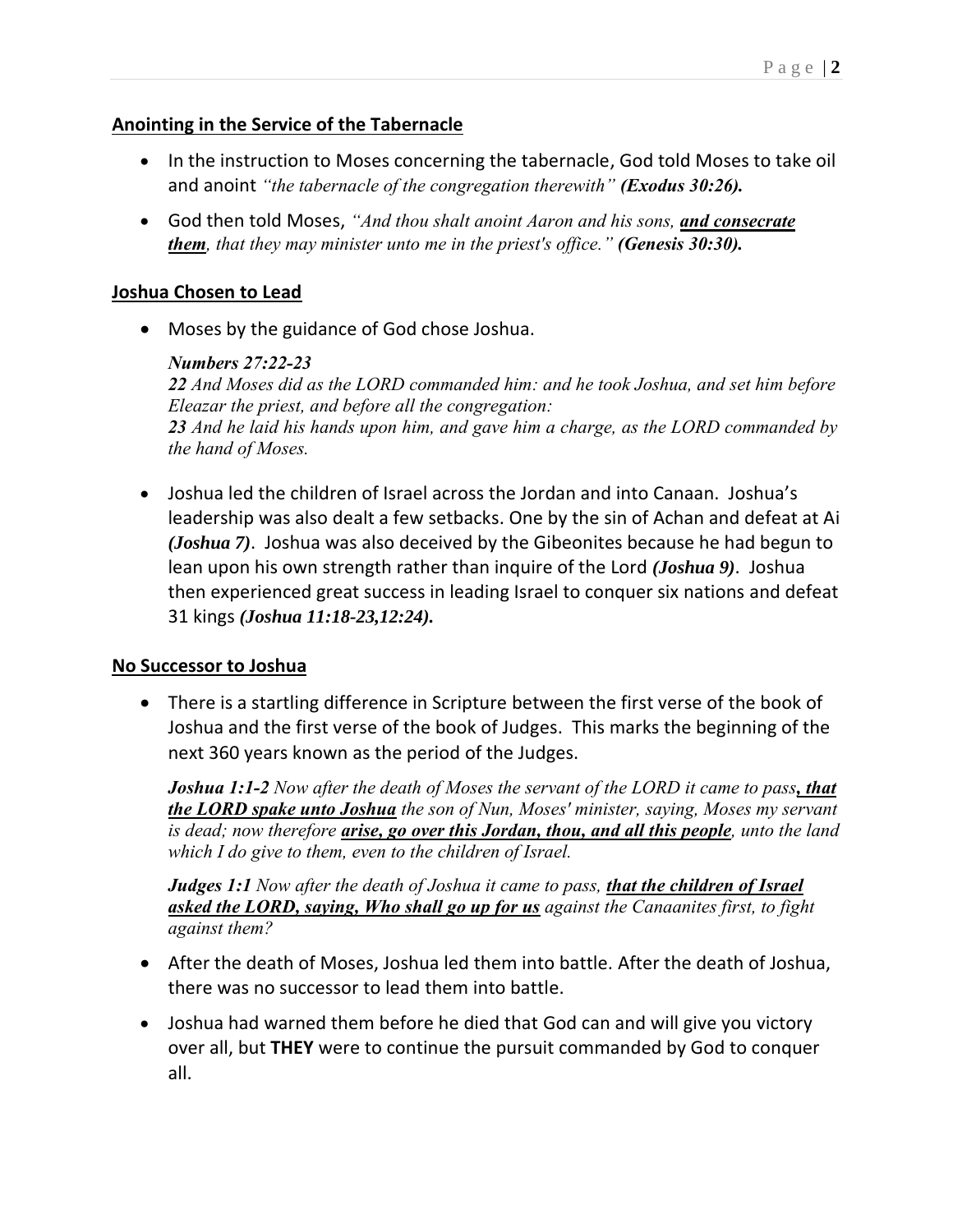### **Three Impacts Noted from the Lack of Godly Leadership**

The beginning chapters of the book of Judges record great issues that arise after Joshua's leadership ceases.

**1.** Incomplete victories became the normative.

*Judges 1:19 And the LORD was with Judah; and he drave out the inhabitants of the mountain; but could not drive out the inhabitants of the valley, because they had chariots of iron.*

- o The tribe of Judah had a God that would go with them, and they began to prevail and conquer. There arose a problem that brought hesitation to the leaders of Judah: they could not drive out the inhabitants of the valley for a very good reason - they had chariots made of iron. This difficulty and the hesitated response seemed sensible to accept the victory given thus far and forgo any further battle against these enemies with chariots so intimidating to the mind of the flesh. This incomplete victory was a rebellion against God's commandment and displays their faith had grown complacent to the truth that God had told them through Joshua.
- o There was no enemy or difficulty that had the power to stop Israel from completing this conquest. Every foe of great strength and the chariots of iron had already been identified as a powerless prop of the enemy against the might of Jehovah. Joshua had told them, *"For thou shalt drive out the Canaanites, though they have iron chariots, and though they be strong." (Joshua 17:18).*
- **2.** They began to cohabitate with the enemy.

*Judges 1:28 And it came to pass, when Israel was strong, that they put the Canaanites to tribute, and did not utterly drive them out.*

 $\circ$  They thought they could co-exist with the enemy that they were commanded to get rid of.

*Judges 1:30 Neither did Zebulun drive out the inhabitants of Kitron, nor the inhabitants of Nahalol; but the Canaanites dwelt among them, and became tributaries.*

**3.** They began to compromise with the enemy.

#### *Judges 2:1-3*

*1 And an angel of the LORD came up from Gilgal to Bochim, and said, I made you to go up out of Egypt, and have brought you unto the land which I sware unto your fathers; and I said, I will never break my covenant with you.*

**2** *And ye shall make no league with the inhabitants of this land; ye shall throw down their altars: but ye have not obeyed my voice: why have ye done this?*

**3** *Wherefore I also said, I will not drive them out from before you; but they shall be as thorns in your sides, and their gods shall be a snare unto you.*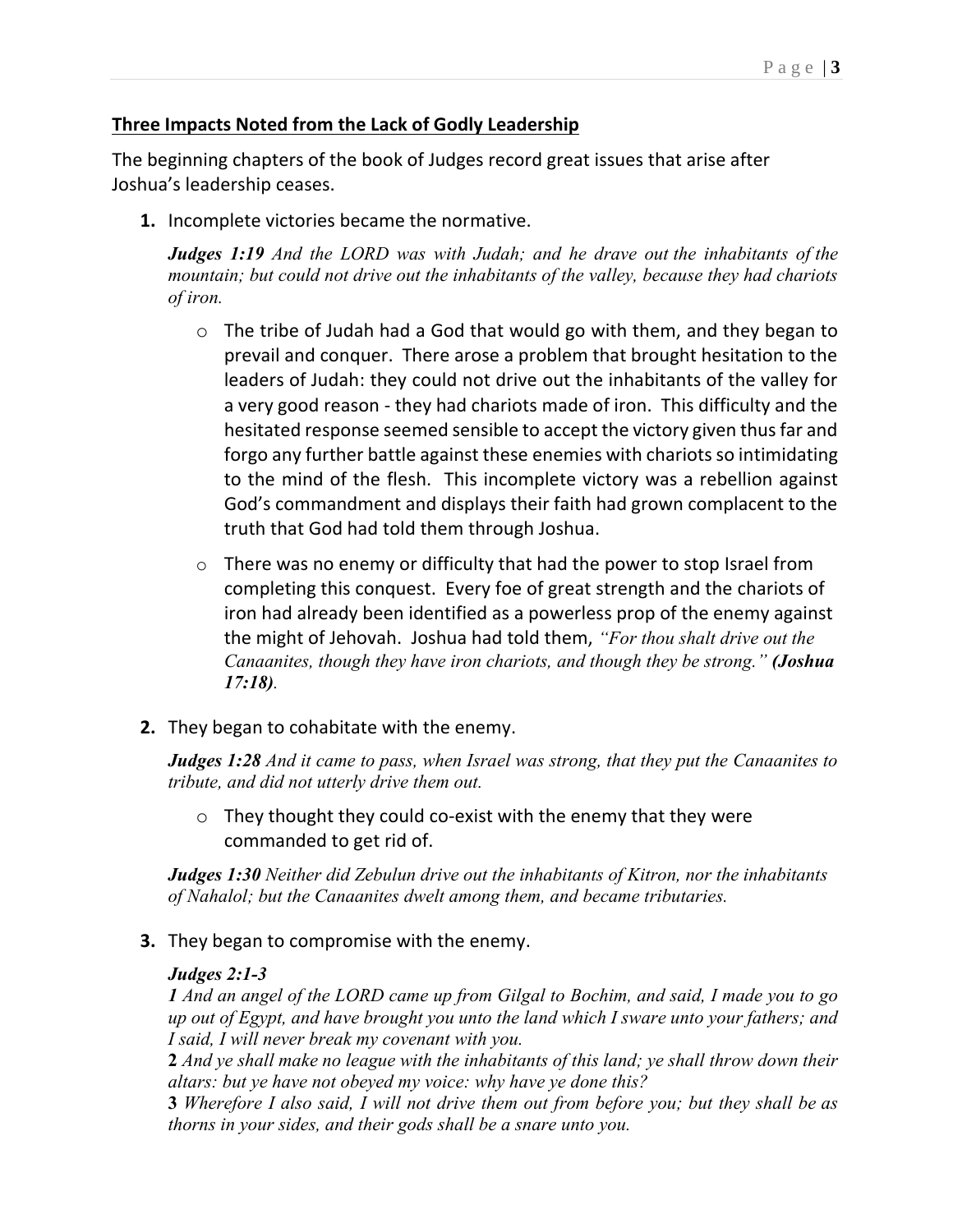- $\circ$  During this period of Judges, Israel dealt with the consequences of their failure to follow God's commands completely. Judges were not those who decided between the daily affairs of the people, but rather they were men and women raised up to lead the people into battle and allow God to bring deliverance once again to His people.
- $\circ$  Israel would reach a point in their suffering where they would cry out to God. God would call forth a judge from among the people, one who would bring deliverance from a particular oppression of the enemy. The people would be freed because of a commitment to the call, and while this judge was alive there would be deliverance from that enemy. After the judge died, the people would walk right back into oppression by disobedience and lack of faith.

## **Israel Asks for a King**

- Through the ups and downs of disobedience, repentance and then returning to disobedience, they began to look for another form of leadership. Rather than believe their failures had caused this unending turmoil, they chose to believe it was because they did not have a king like other nations. The elders of Israel came to Samuel and asked for a King. *I Samuel 8:5 Behold, thou art old, and thy sons walk not in thy ways: now make us a king to judge us like all the nations.*
- This request displeased Samuel and he went to God with their petition. The Lord told Samuel, "*They have not rejected thee, but they have rejected me, that I should not reign over them." (I Samuel 8:7).*
- The Lord then told Samuel, *"Shew them the manner of the king that shall reign over them." (I Samuel 8:9).* Kings reigned with absolute power over the people. Samuel told them that the king would take the best of everything for himself and his kingdom, for example the best of their sons and daughters to be his servants and work according to his very wish. A king would take the best of their fields, vineyards and use them for himself or give them to his officers that he favored. If they had animals, a king would take them and use them according to his own purpose. Everyone would become the servant unto a king.
- We should never underestimate the power God has given to the choice of the free-will. It is not absolute power, but it is power enough to affect and alter our present life and our future. It is by this free-will we obtain blessing or curse.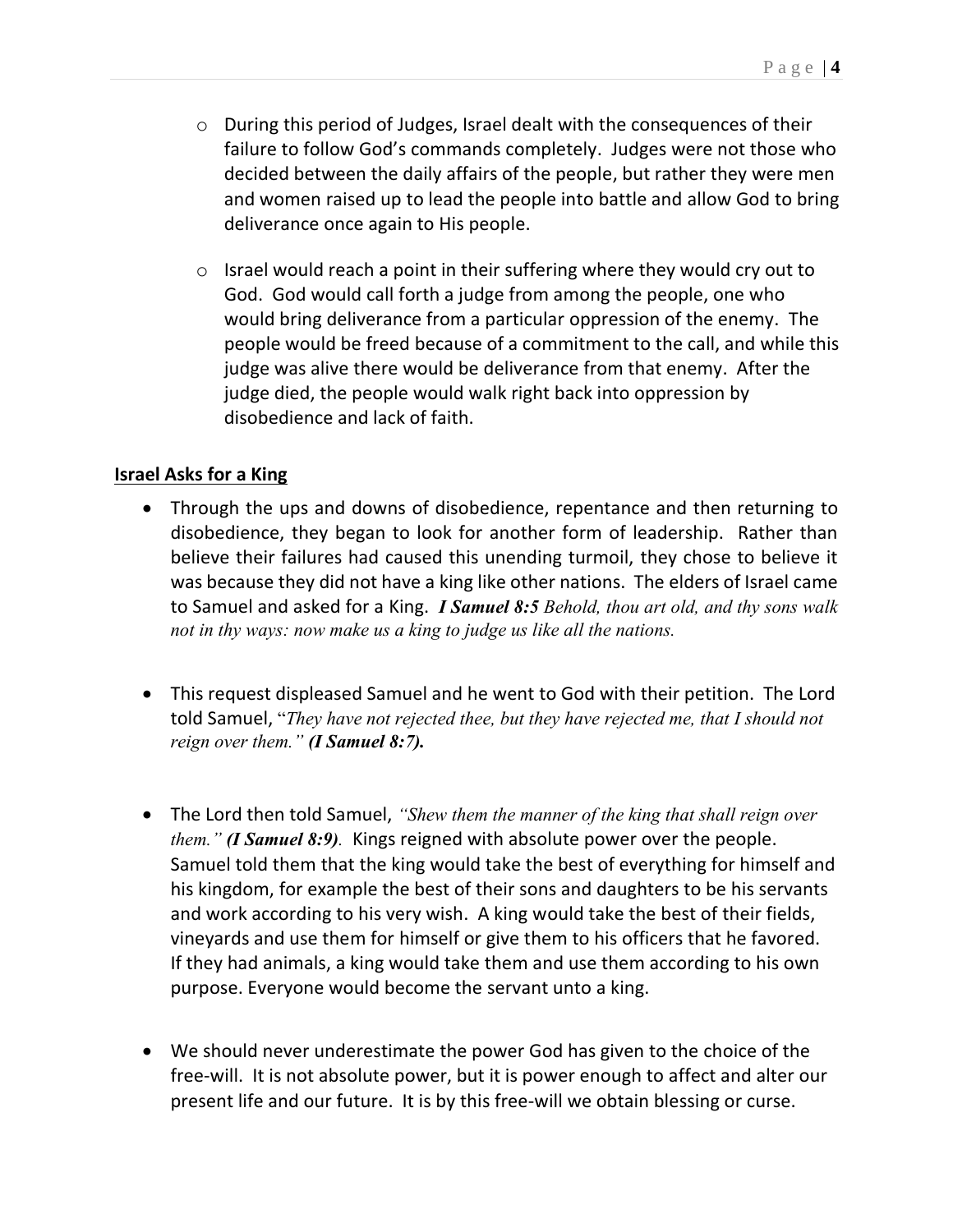- Someone might be tempted to say that they would never ask for a king. Remember that just some 300 years earlier Joshua had charged them, *"choose you this day whom ye will serve" (Joshua 24:15).* The children of God had responded with the proclamation*, "God forbid that we should forsake the LORD, to serve other gods; For the LORD our God, he it is that brought us up and our fathers out of the land of Egypt," (Joshua 24:16-17).*
- Now just 300 years later, these same called out people respond, "*Nay; but we will have a king over us;" (I Samuel 8:19).*
- *"They have not rejected thee, but they have rejected me"*

## **The People Responded to Take Authority into Their Own Hands**

### *I Samuel 8:19-20*

*19 Nevertheless the people refused to obey the voice of Samuel; and they said, Nay; but we will have a king over us;*

*20 That we also may be like all the nations; and that our king may judge us, and go out before us, and fight our battles.*

• There will always be great difficulty for those who attempt to take authority out of the hands of God. They received kings that would do exactly what Samuel had said they would do. They took advantage of God's people repeatedly for their own benefit.

## *Daniel 2:20-21*

*20 Daniel answered and said, Blessed be the name of God for ever and ever: for wisdom and might are his:*

*21 And he changeth the times and the seasons: he removeth kings, and setteth up kings: he giveth wisdom unto the wise, and knowledge to them that know understanding:*

• Never forget God is the absolute authority of the matters of this world.

## **By Process of Anointing God Gives Israel a King**

• The Lord God gave them their desire to have a King, but God chose their king.

*I Samuel 9:17 And when Samuel saw Saul, the LORD said unto him, Behold the man whom I spake to thee of! this same shall reign over my people.*

• According to God's process they did not choose their own king. God chose the king for them.

# **We are Introduced to the Anointing in Relation to Authority/Leadership**

*I Samuel 10:1 Then Samuel took a vial of oil, and poured it upon his head, and kissed him, and said, Is it not because the LORD hath anointed thee to be captain over his inheritance?*